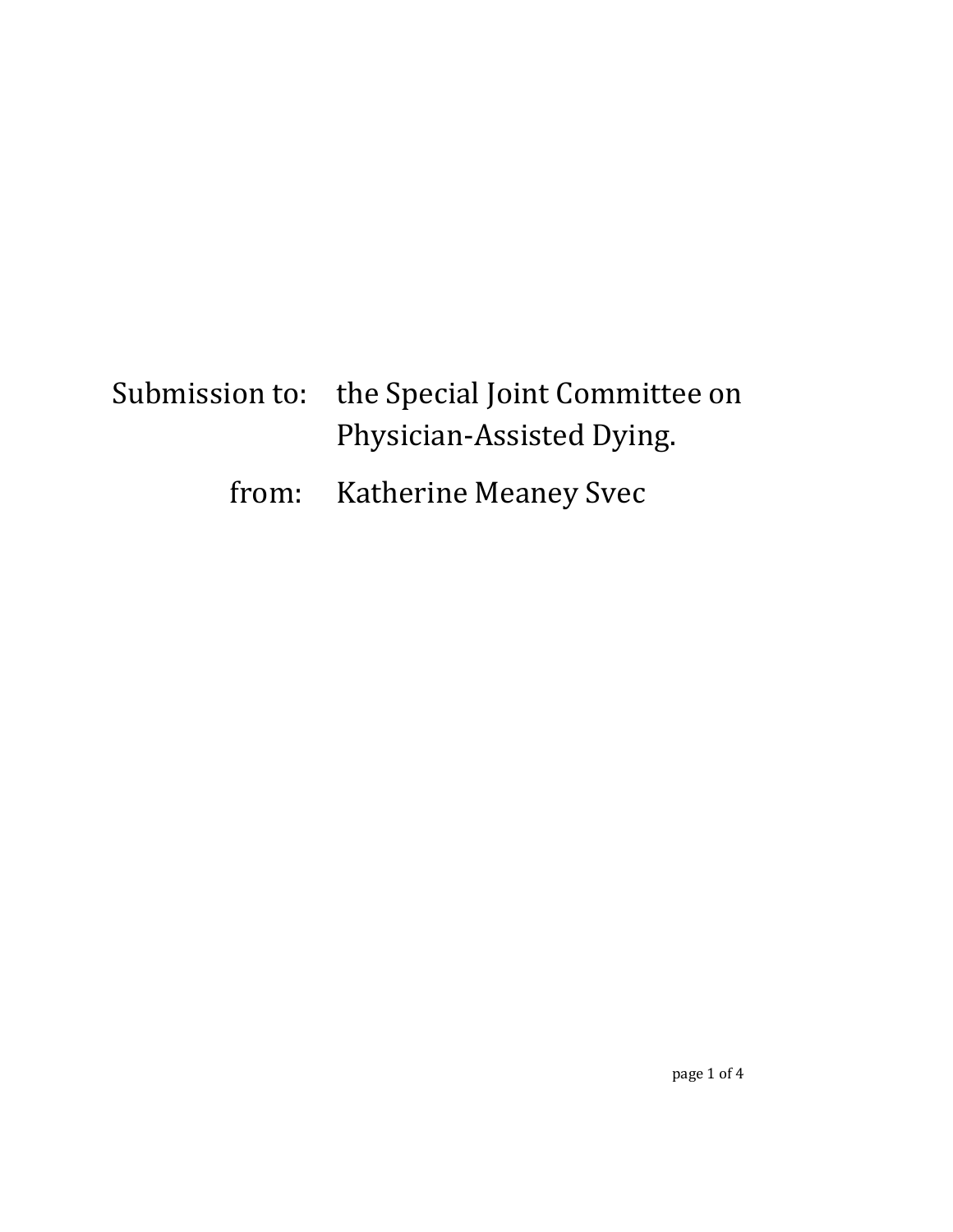Dear members of the Special Joint Committee on Physician-Assisted Dying,

I have a health care background and my experiences over the years, working with patients in a hospital environment, have been instrumental in forming the opinions on Physician-Assisted Dying expressed in this 4-page brief, summarized below.

- 1. Requests by a competent person for access to assisted-dying at a future date, should they become incompetent, must be complied with, including incompetency due to dementia.
- 2. Eligibility **(a)** should be determined by competency not chronological age. **(b)**While it is the duty of the physician to assess competency, it is up to the patient to assess the magnitude of suffering.
- 3. Non-compliant health care providers, hospitals, and care facilities must not impede an eligible patient's right to obtain Physician-Assisted Dying.
- 4. Physicians need clarity and firm guidelines e.g. How are Ontario physicians to comply with the CMA Policy of no duty to refer which is at odds with the CPSO policy on this issue?
- 5. Safeguards **(a)** must include strict oversight of, and documentation for each step of the process but overly-complex paperwork must not delay provision of aid. **(b)**Tracking of medication dispensed is essential.
- 6. Every Canadian deserves end-of-life choice: access to both Palliative Care and Physician-Assisted Dying. There is no reason they cannot coexist as options.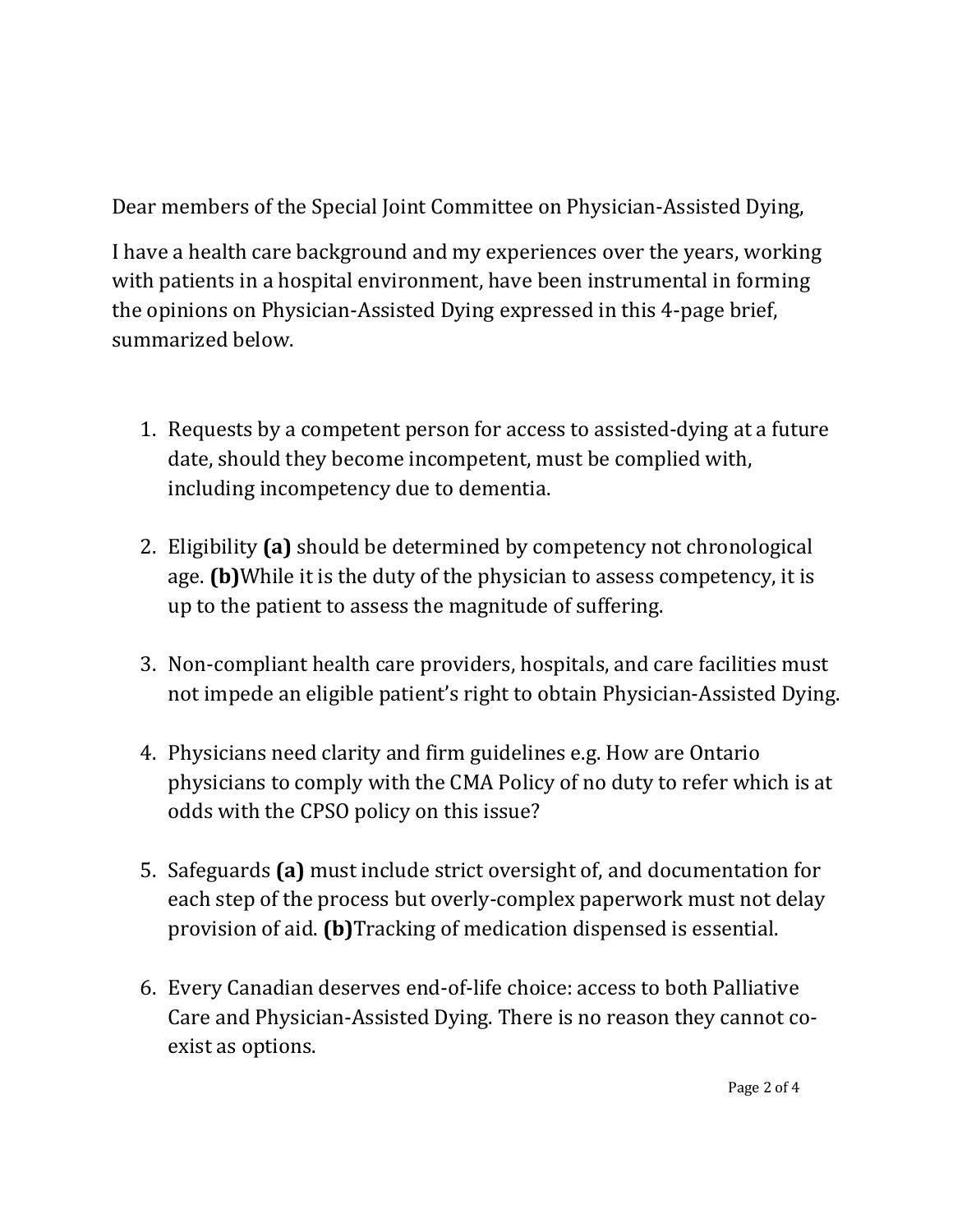**1. Advance Directives**: I have for several years held workshops on the importance of advance care planning, and by far the greatest fear was that of dementia, and the greatest number of questions from participants was how to avoid being kept alive in such a state, when they had clearly stated in writing it is not their wish. My only answer was that as the law now stands, we have no protection against that. It is past time we had such a law.

Therefore, requests made by a competent person for access to assisted dying at a later date should be complied with. If one of the conditions stated is dementia, it is essential to specify under what conditions the request is to take effect. (e.g. *if I cannot feed/toilet myself*…*if I no longer recognize family*…etc.)

**2..Eligibility**: Criteria for access have been clearly defined in the SCC's ruling in the *Carter* case, and **(a)**eligibility should be determined in the spirit and intent of that ruling. **(b)**Specific medical conditions should not be named: the person best able to assess the severity of suffering is the patient, regardless of its cause. **(c)** In several provinces, Health Care Legislation allows an individual under the age of majority to make their own health care decisions, even when the decision to refuse consent to, or discontinue treatment may lead to their death. There seems no valid reason, therefore, to refuse a competent mature minor access to a Physician-Assisted death.

**3..Non-compliance:** Many physicians have responded to surveys stating they will not agree to hasten a patient's death, nor will they refer. Other than simply abandoning their patient to self-help, I have as yet seen no alternative offered by these non-compliant physicians. This crucial gap in the process must be addressed and a solution found which balances the rights of such physicians and the rights of suffering patients.

Hospitals and care facilities with a religious component must not be allowed to dictate terms. Patients who meet the criteria and who request Physician-Assisted Dying must have timely access to a cooperating physician.